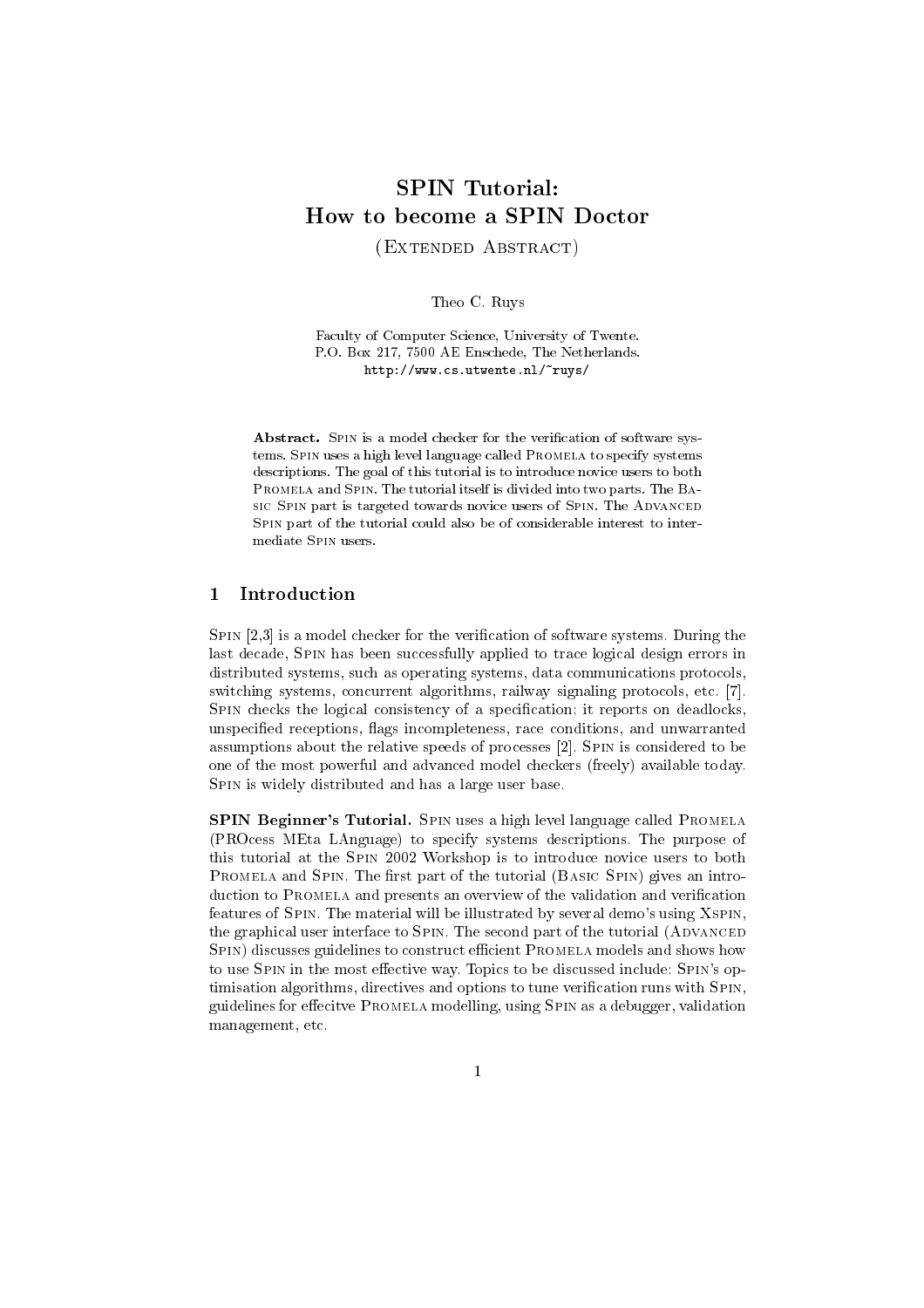### Theo C. Ruys

Although the "SPIN Beginner's Tutorial" at the SPIN 2002 Workshop will be targeted towards novice users of Spin, this `extended abstract' focuses more on some advanced SPIN topics. The reason for not including 'beginner's material' is twofold. First of all, an abstract is clearly too short to present a thorough introduction to Spin and Promela. But more importantly, there is already a wealth of excellent introductory material available on SPIN; either online or in print (see below).

The organisation of this extended abstract is as follows. To guide the beginning Spin user through all the available Spin material, Section 2 provides some pointers to Spin resources. Section 2 also presents a general procedure that can be followed when verifying a property with XSPIN. Section 3 presents several guidelines with respect to the effective use of PROMELA and SPIN. Some of these guidelines may be too concise to be fully understood. Most of the topics in this extended abstract, however, are discussed in much greater depth in the author's PhD Thesis [10].

# 2 Basic SPIN

SPIN Material. As said, this paper is not meant as a tutorial for PROMELA or Spin. Users not yet familiar with the basic operations of Spin have to turn to other sources of introductory information on SPIN. The usual first piece of advice for beginning users is as always:  $RTFM - Read$  The Fine Manual. And this time, the documentation is really fine. Apart from the book on the first version of Spin by Gerard Holzmann [3], the recent versions of Spin come with extensive online documentation in accessible .html format on both the tool and the Promela language. For beginning users of Spin, the following documents are highly recommended:

- $\blacksquare$  (online) The Basic SPIN Manual [11] is a general introduction to the language Promela and the tool Spin. This document only discusses the basic use of Spin. It does not discuss extensions to the language that have been introduced in the later versions of Spin, i.e. 2.x and 3.x, which are documented elsewhere [15].
- *(online)* The document Guidelines for Verification with  $X$ SPIN [12] explains how to use SPIN using the graphical interface XSPIN, which runs independently from SPIN itself and helps by generating the proper SPIN commands based on menu selections.
- And albeit slightly older, [4] is still a good tutorial to get started with Spin. Naturally, the newer language and tool additions are not covered, but the core of the system  $-$  which has not changed over the years  $-$  is nicely introduced.

After browsing these documents, one is advised to plunge into the comprehensive set of examples and exercises:

 $\blacksquare$  SPIN Verification Examples and Exercises  $\blacksquare$  a sample set of exercises with Spin [13].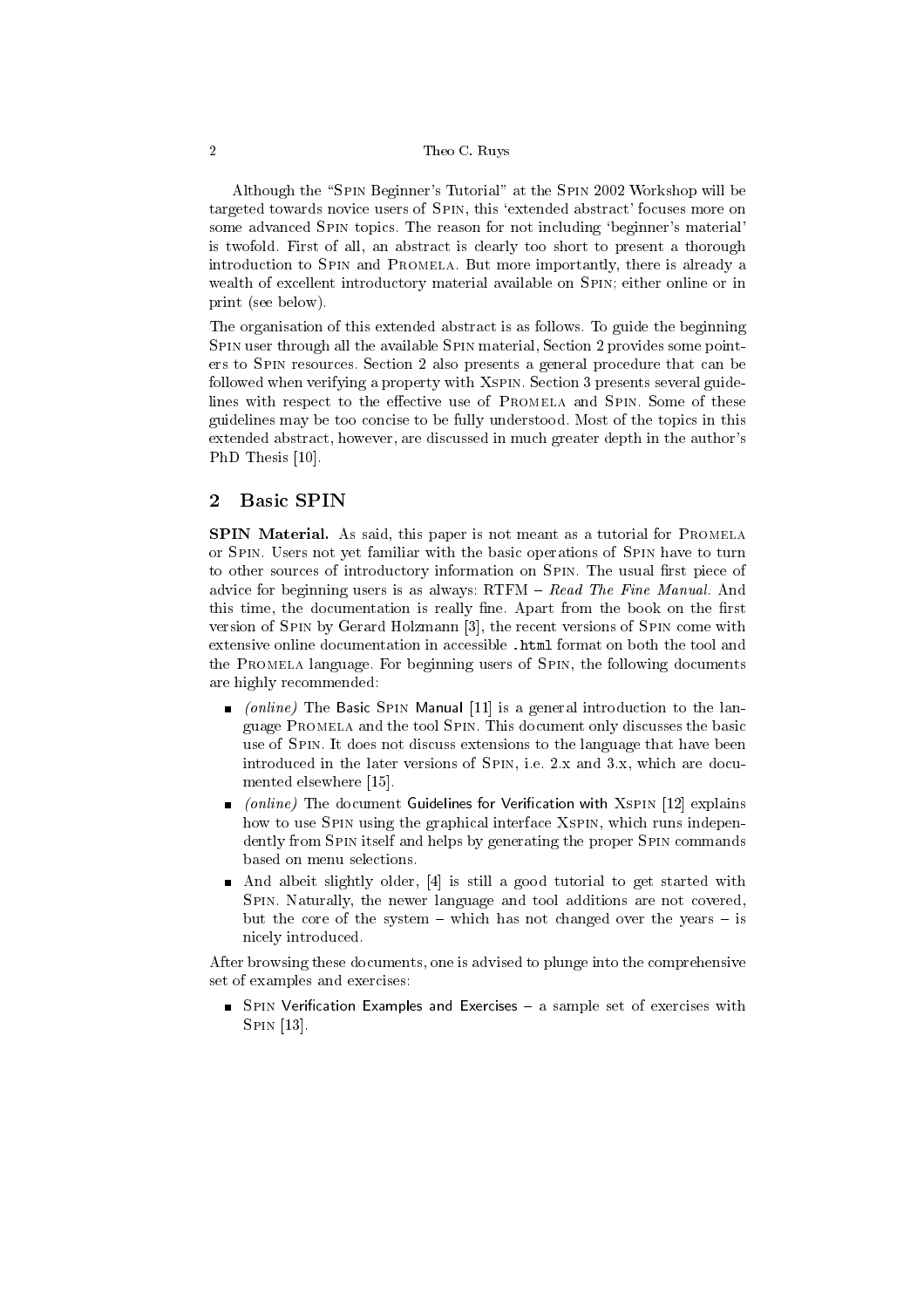General procedure to verify a (general) property  $\phi$  on a Promela model M using the model checker Spin: 1. Sanity check. Perform some interactive and random simulation runs on the model M and the property  $\phi$  either using Xspin or Spin. 2. Partial check. Use Spin's bitstate hashing mode to quickly sweep over the state space. Spin's bitstate hashing mode is fast and if there are some silly mistakes in the model, chances are high, that SPIN will find them quickly. This 'partial check' is especially useful if the model  $M$  is big and it is estimated that the verification will take considerable time. 3. Exhaustive check. Run an exhaustive check on the model <sup>M</sup> and the property  $\phi$ . If the exhaustive verification fails because there is not enough memory to hold the complete state space, there are several ways to proceed:  $-$  Compression. Try one of Spin's memory compression options, to reduce the size of the state space. The compile-time option -DCOLLAPSE collapses state vectors sizes by up to 80% to 90% [6]. The compile-time option -DMA=N makes pan use a minimized DFA encoding [8] for the state space assuming a maximum of N bytes in the state vector. This option is very effective, but will also increase the running time of the verification run considerably. Both options can be combined.  ${{\cal O}ptimisation}$  Make sure that the model is optimised in terms of the number of states and the size of the state vector. Follow the guidelines in Section 3 to optimise the model  $M$  as aggressively as possible. Abstractions. If the memory compression options do not work (or are not really an option due the implications on the time of the verification run), one should try to make the model <sup>M</sup> smaller by making abstractions of the model. Go back to step 1 and try to verify the abstracted model. Bitstate hashing: If the other methods do not work to get  $M$  verified, one might use SPIN's bitstate hashing or hash compaction verification modes to *partially* verify the model.

Fig. 1. Verification of a property  $\phi$  for a PROMELA model M using the model checker Spin.

The investment into the exercises will be well spent in the sense that one will get a good feeling of the systems and Promela models that can be analysed with Spin.

For the intermediate to advanced user, the online documentation contains reference information on all language constructs [14] and a concise language reference by Rob Gerth [1]. The SPIN community is quite active in testimony whereof the (at least) yearly Spin Workshops, which are being organised since 1995. The proceedings of these workshops  $-\text{ which are publicly available online}$ via the SPIN home-page  $[2]$  - contain a wealth of information on, among others: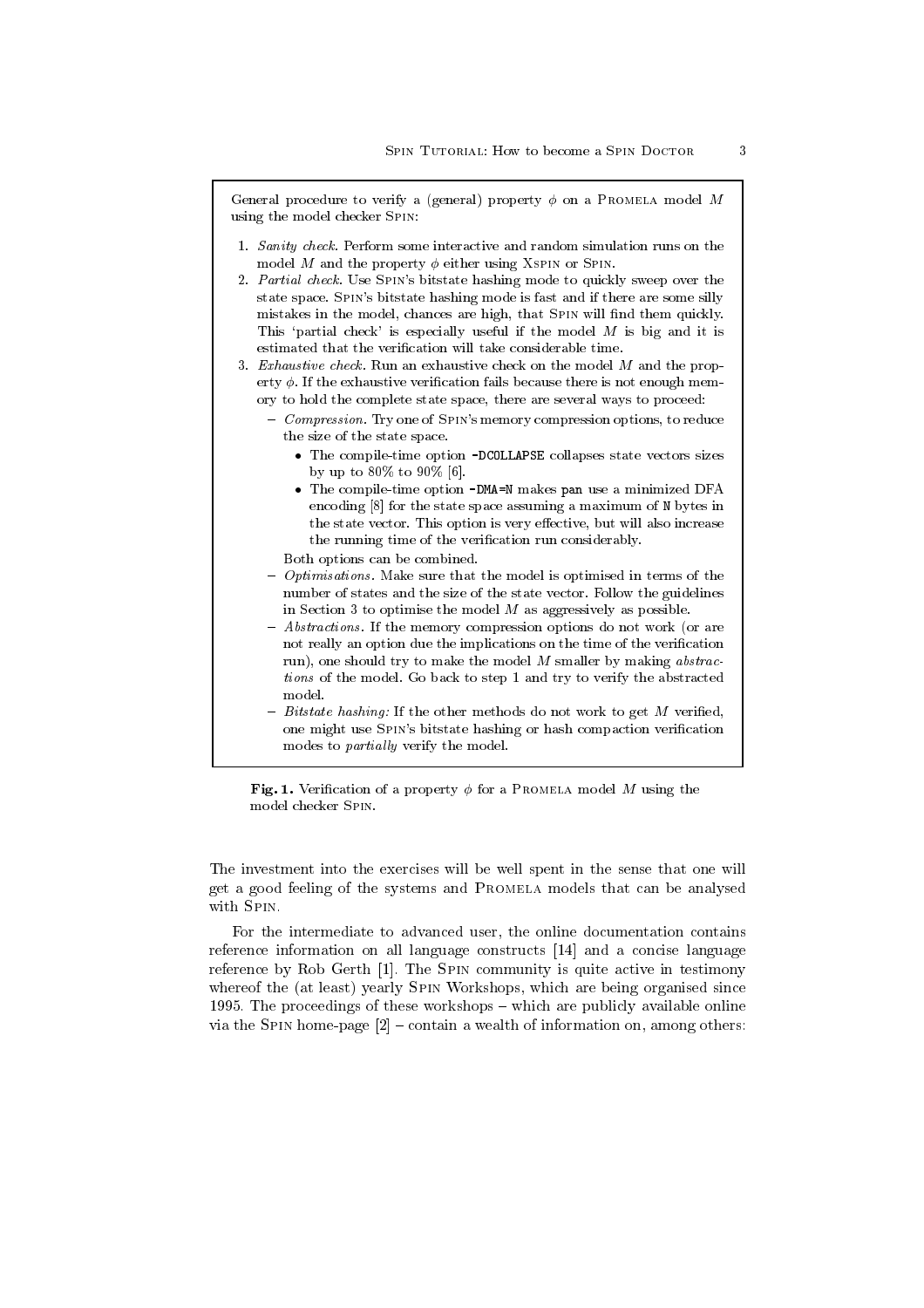### Theo C. Ruys

- $-$  discussions on new and significant algorithms within SPIN;
- $=$  contributions and proposals to improve or extend SPIN;
- $-$  reports on (successful) industrial applications with SPIN;
- { proven best practices when applying Spin.

Validation Procedure. XSPIN is a so-called Integrated Validation Environment (IVE) on top of Spin; it also the user the user to edit, simulate  $\alpha$ Promela models. Most users start using Spin through Xspin. For casual use and small to moderate verification projects, XsPIN suffices. And even for the more advanced user of Spin, Xspin is very convenient as it releases the user of remembering all options and directives to tune the verification runs with SPIN: most of these options can be set via dialog boxes within Xspin.

Although Xspin is user-friendly and straightforward to use, most beginning SPIN users do not know where to start to effectively apply XSPIN (or SPIN) to check a property. Fig. 1 presents a validation procedure to verify a model  $M$ against a property  $\phi$  using XSPIN. Step 1. and 2. of Fig. 1 require some user guidance and inspection but are generally quite fast. Step 3. may take much longer but after pressing the Run button does not need any additional user input.

#### 3 3 Advanced SPIN

In this section we discuss some more advanced topics with respect to application of SPIN. We focus on the effective use of the modelling language PROMELA. In the tutorial at the Spin 2002 Workshop other more pragmatic issues will be discussed as well.

Extreme Modelling. Now that model checking tools in general and Spin in particular are becoming more widespread in use [5], these tools are starting to be applied by people that only want to press the button and that do not know precisely what is 'under the hood' of such verification tools. Press-the-button verification is only feasible for small to medium-sized applications. Industrialsize applications need aggressive use of the modelling language, the properties to be checked and the verification tool itself. There is generally a big difference in efficiency in the models developed by a 'casual' user and the models developed by an 'expert' user. Moreover, the 'expert' user knows how to exploit the directives and options of the model checker to optimise the verification runs. Efficient use of model checking tools seems to require an 'assembler programming' approach to model building: use all tricks of the model checker to minimise the state space of the model and make the verification process as efficient as possible. The 'expert' verification engineer resembles the seasoned programmer, who not only has a deep knowledge and understanding of data structures and algorithms but also knows the options and directives to tune the programming tools that he or she is using.

 $\overline{A}$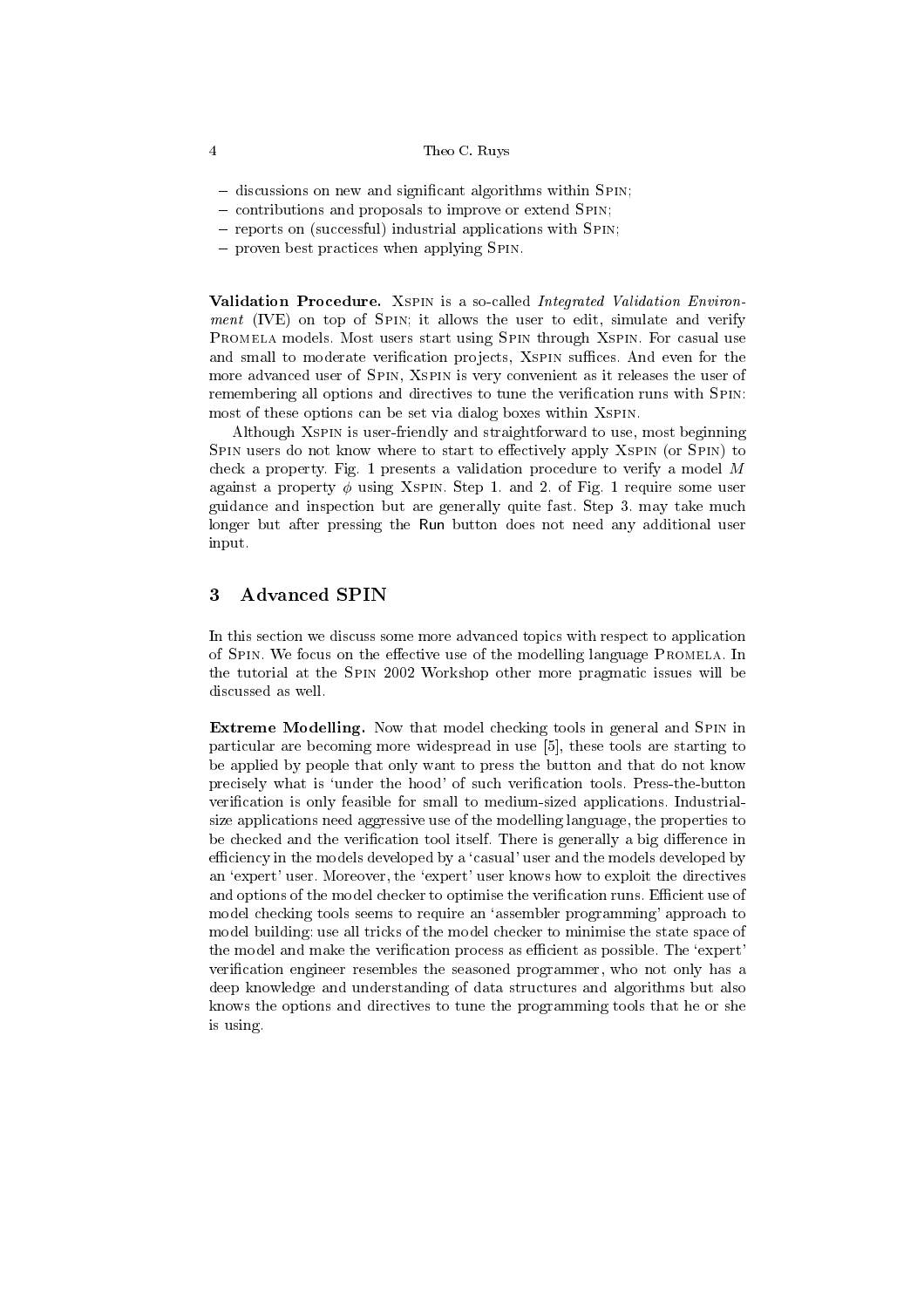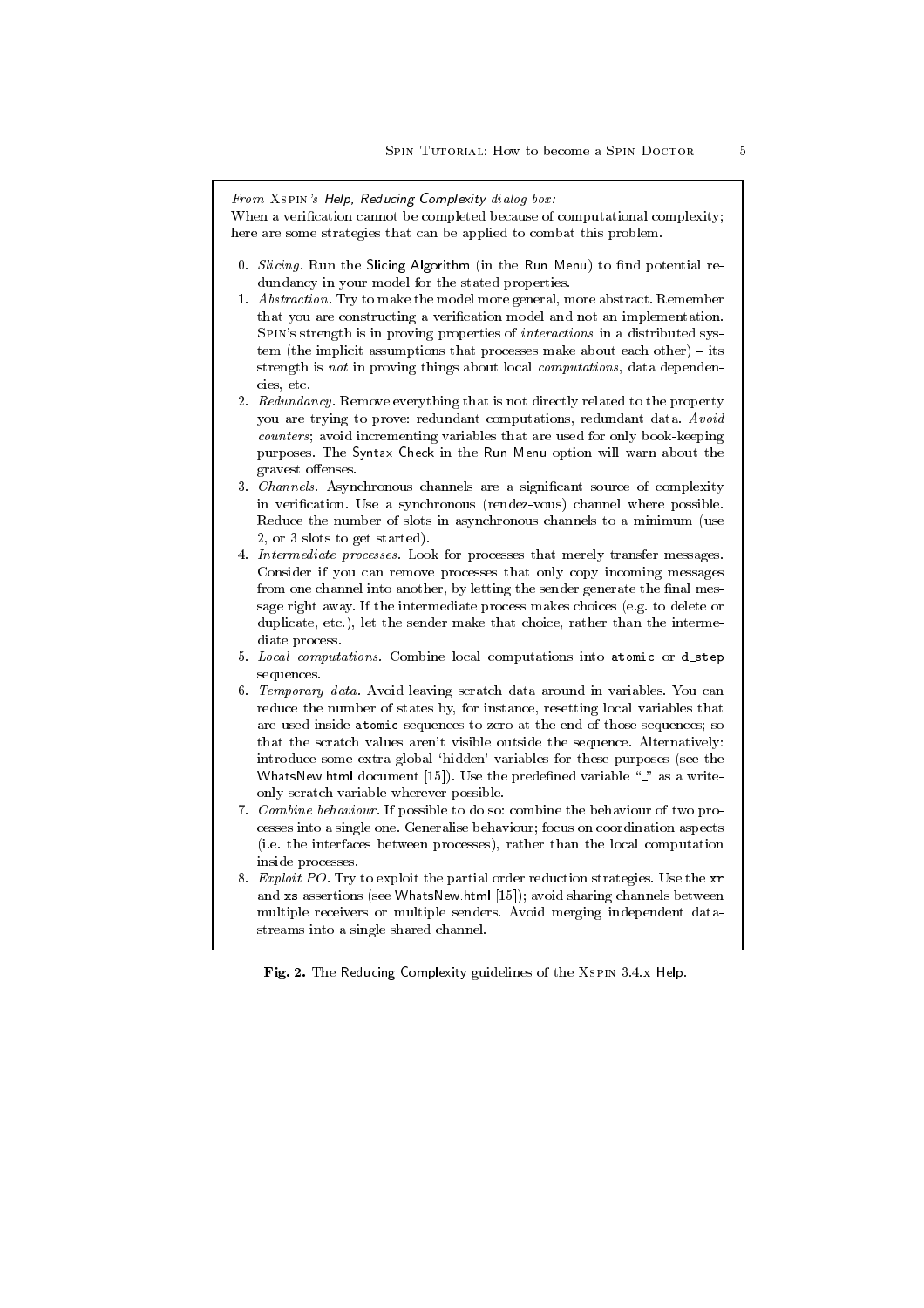Guidelines to construct PROMELA models for efficient verification with SPIN:

- The macro processor m4 is more powerful than cpp and can be used to generalise Promela models.
- Beware of infinite loops in the presence of atomic and d\_step clauses.
- A non-deterministic random construct should be constructed using an if-clause.
- Do not use an array of bits in Promela; use a (self-defined) bitvector
- Variables whose values are always smaller than 16 should be declared as unsigned variables.
- User defined types can be efficiently implemented in PROMELA using (inline) macros and <sup>d</sup> step constructs.
- Lossy channels can best be modelled by letting the sending process 'lose' messages or by a 'stealing daemon' process.
- A multicast or broadcast application is best modelled on top of a multicast or broadcast service.
- Use local variables for variables that are only used within a single process. If a local variable is to be used in a never claim, one should define it as a local global variable.
- Promela processes that may terminate should not be created last in a Promela model, unless you want the terminating processes to be replaced by new processes.
- Do not use an unguarded monitor process with an assert statement to check for invariance if the original model contains a timeout statement.
- Changing the layout of the state vector can have (positive) effects on the effectiveness of SPIN's bitstate hashing mode.
- When checking an invariant property with Spin, use a monitor process with a guarded assert statement.

Fig. 3. Summary of the PROMELA and SPIN 'recipes' presented in [9,10].

Fortunately, it is not necessary to become an 'expert' verification engineer to use SPIN *effectively*. Several pragmatic guidelines and rules of thumb have been identied over the last few years which can be applied by novice and intermediate users to develop verification-effective PROMELA models (see below).

**Optimisation Order.** With model checking tools there is  $-$  just as with programming  $-$  a trade-off between time and space requirements. For the model checking process, however, the space requirements are much more important than the time requirements. With respect to effective model checking with SPIN, the following optimisation order should be adopted:

1. Number of states. Because of the state space explosion, it is crucial to reduce the number of states as much as possible. So reduction of the number of states is the first consideration.

 $6\overline{6}$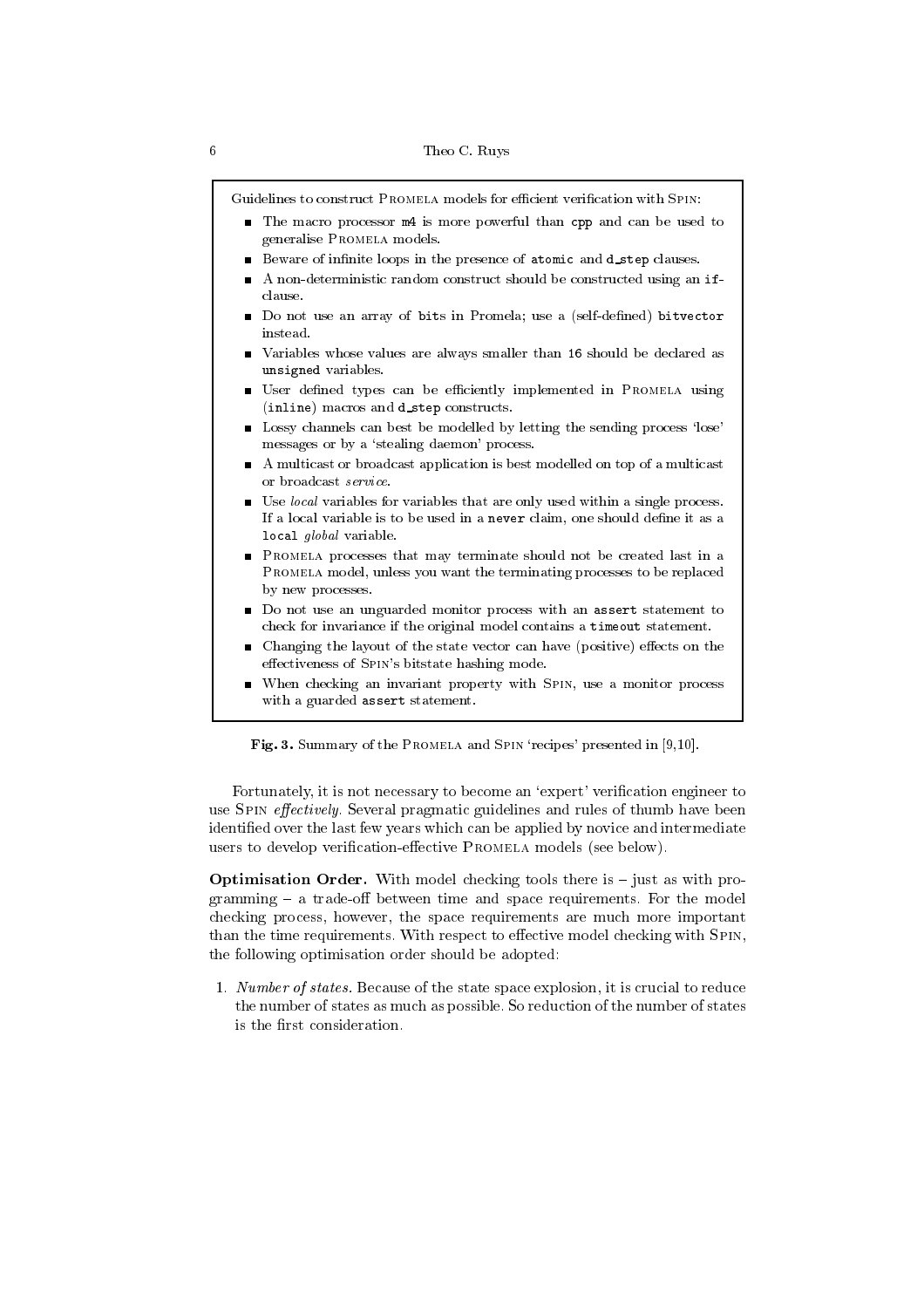- 2. State vector size. The minimization of the size of the state vector (i.e. the amount of memory which is needed to encode a single state) is the next concern.
- 3. Size of search stack. Our next priority lies with the minimisation of Spin's depth-first search stack of states.
- 4. Verification time. Only in the last case, reduction of the verification time should be taken into account.

SPIN has several optimisation algorithms to make verification runs more effective, for instance: partial order reduction, minimised automaton encoding of states, state vector compression and bitstate hashing. Spin supports several command-line options and directives to tune these optimisation algorithms. Not surprisingly, many of these options are related to the trade-off between space and time requirements. Within XsPIN, these options and directives can be accessed and modified via: Run  $\rightarrow$  Set Verification Parameters  $\rightarrow$  Set Advanced Options. These options and directives are concisely explained in Xspin's Help.

Reducing Complexity. In Fig. 1 we mentioned that one should optimise the PROMELA model to make the verification with SPIN feasible. Users that are new to Spin, however, might not know what is meant by an `optimised' Promela model.

The best advice to reduce the complexity of a PROMELA model stems from the help system of the Xspin program itself. Under Help, Reducing Complexity, Gerard Holzmann has listed several rules of thumb that should be applied first to reduce the complexity of the PROMELA model under verification. For reference, we have included this list of guidelines in Fig. 2. The SPIN user who already lives by all these rules-of-thumb, is on the right track.

Additional Guidelines. For his PhD Thesis [10], the author has investigated several 'expert' techniques to optimise both the modelling and verification process when using Spin. These techniques are mostly concerned with the minimisation of the number of states or the reduction of the state vector. The proposed techniques are veried and checked using numerous controlled experiments with Spin itself. Fig. 3 summarises most lessons learned from [9,10]. In the tutorial at the Spin 2002 Workshop a few of these guidelines will be discussed in greater depth.

#### Conclusions  $\overline{\mathbf{4}}$

Spin is considered to be one of the most powerful and advanced model checkers (freely) available today. When provided with a model M and a property  $\phi$  to be verified, in principle, SPIN comes up with a result fully automatically. Problems arise when the state space of the Promela model is too large to be checked exhaustively. Although users of Spin do not have to know what is happening `under-the-hood' of Spin, one should obey certain `rules-of-thumb' to reduce the complexity of Promela models as much as possible. Spin users should be aware of these guidelines when constructing their verication models.